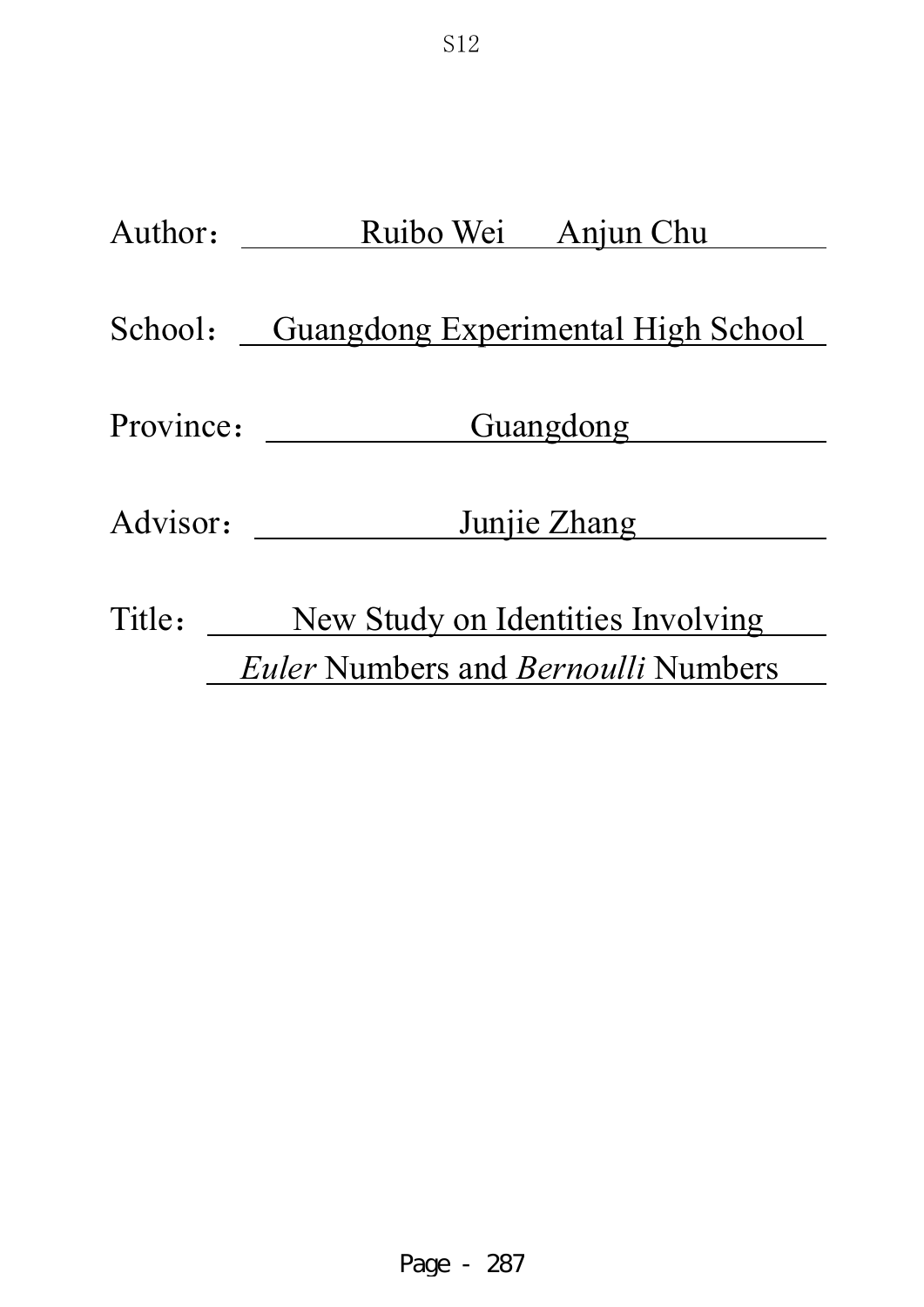## 论文题目: 含 Euler 数和 Bernoulli 数的恒等式新探

摘要: 本文给出了求解 $f_{\scriptscriptstyle n}(x_{\scriptscriptstyle 1}, x_{\scriptscriptstyle 2},\cdots, x_{\scriptscriptstyle m})$ 的简便运算方法, 通过对三角函数恒等 式作适当变形, 利用生成函数法得到与 Euler 数和 Bernoulli 数有关的若干新颖 恒等式,由此可利用 *Euler* 数和 *Bernoulli* 数直接求解  $f_n(1, 2, \dots, 2^{m-1})$ 和  $F_n(1, 2, \cdots, 2^{m-1})$ , 最后给出 $f_n(x_1, x_2, \cdots, x_m)$ 和 $F_n(x_1, x_2, \cdots, x_m)$ 的恒等式关系.

关键词: Euler 数, Bernoulli 数, 恒等式, 生成函数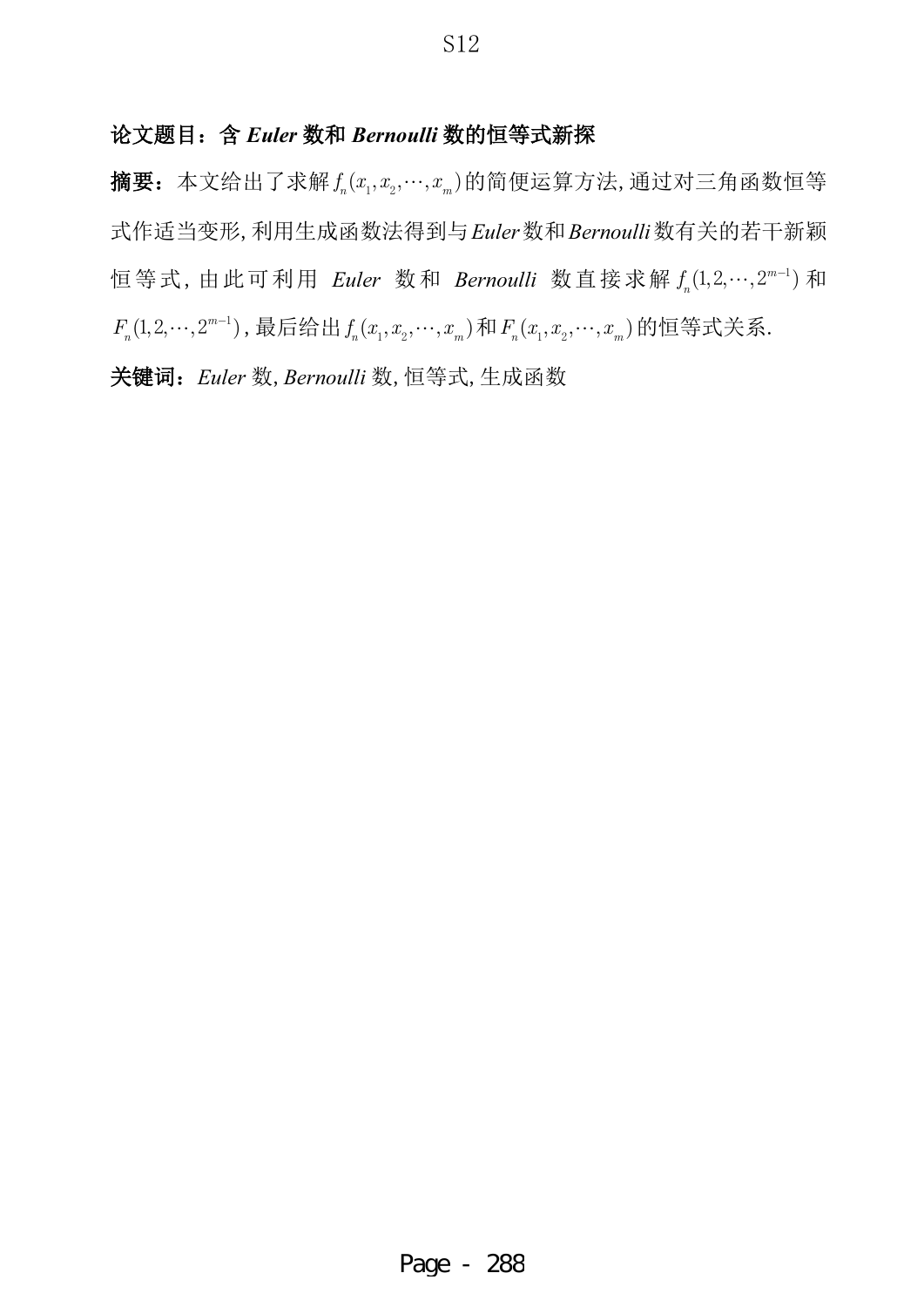**Title:** New Study on Identities Involving *Euler* Numbers and *Bernoulli* Numbers Abstract : The article studys on the simple methods to calculate  $f_n(x_1, x_2, \dots, x_m)$ . Through some appropriate deformation of trigonometric identities, some new identities involving *Euler* numbers and *Bernoulli* numbers are discovered by generating function. Then  $f_n(1, 2, \dots, 2^{m-1})$  and  $F_n(1, 2, \dots, 2^{m-1})$ can be found directly by these identities involving *Euler* numbers and *Bernoulli* numbers. Lastly, the article reveals the relationship of  $f_n(x_1, x_2, \dots, x_m)$  and  $F_n(x_1, x_2, \dots, x_m)$  by an identity.

Key Words: *Euler* numbers, *Bernoulli* numbers, identities, generating function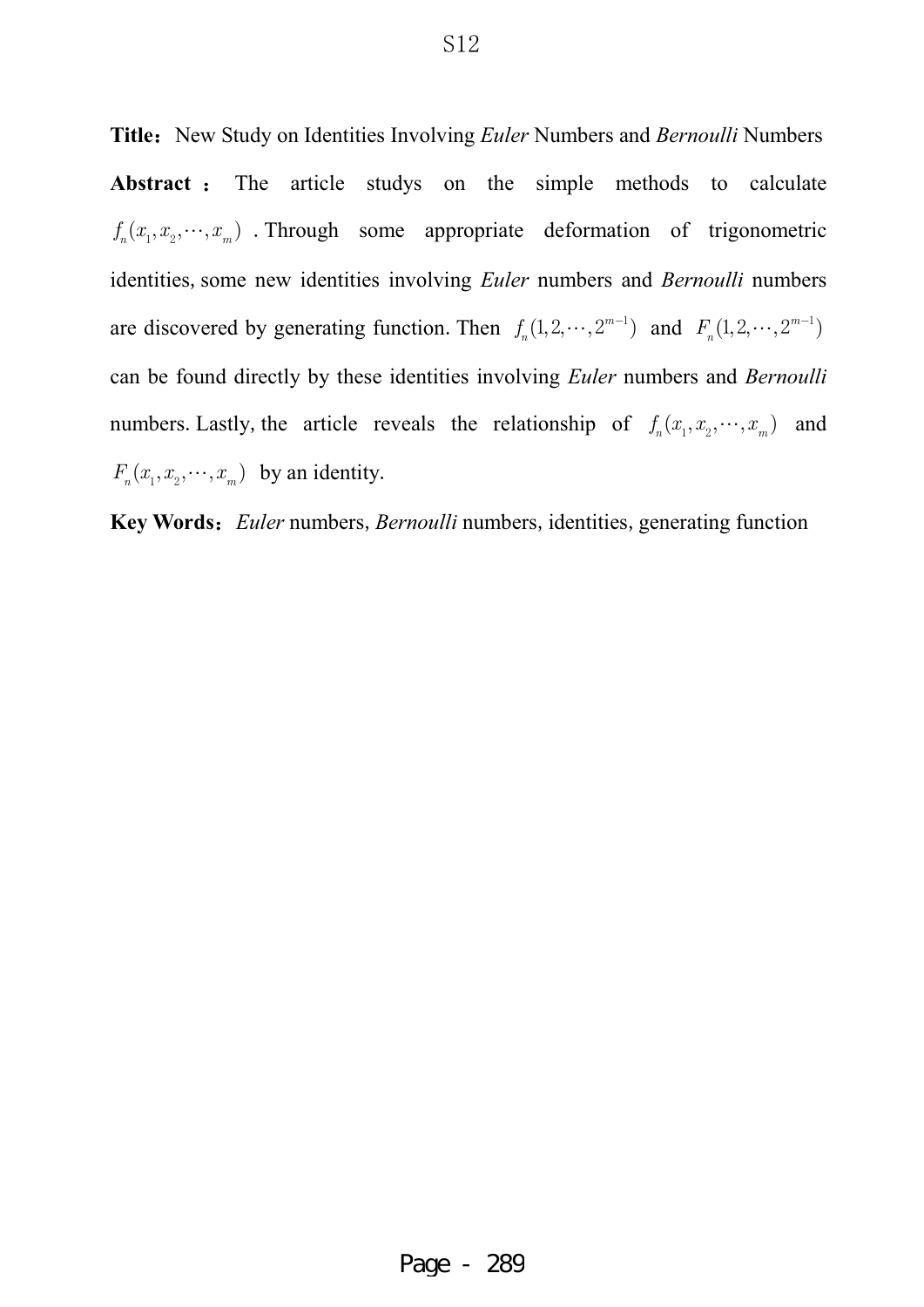# **Contents**

| 4 Identities involving <i>Euler</i> numbers, <i>Bernoulli</i> numbers and $F_n(1,2,\dots,2^{m-1})$ 7 |
|------------------------------------------------------------------------------------------------------|
|                                                                                                      |
|                                                                                                      |
|                                                                                                      |
|                                                                                                      |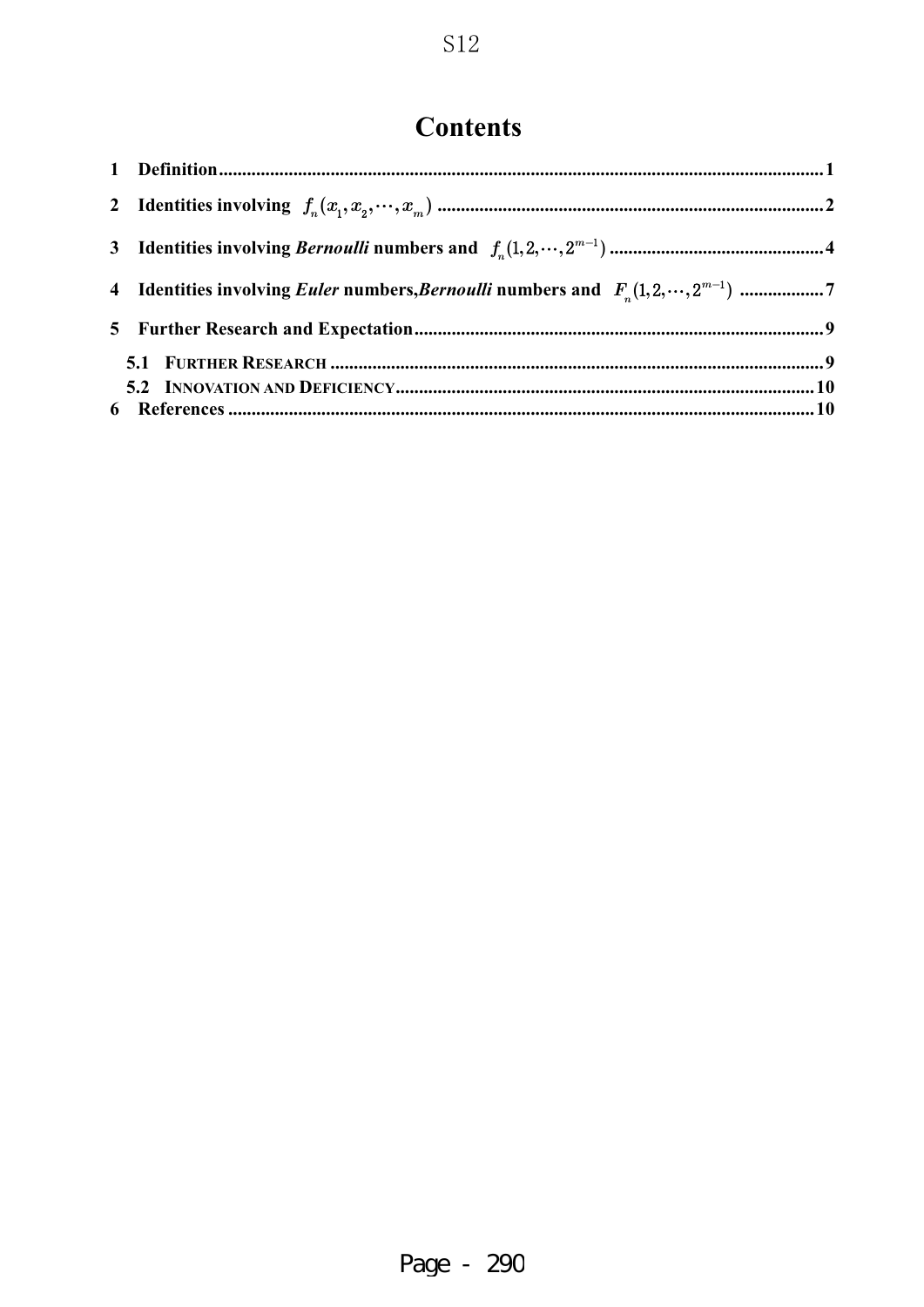#### **1 Definition**

**Definition 1** Let  $k_1 + \cdots + k_m = n$ ,  $k_i \in N$  ( $i = 1, 2, \cdots, n$ ), define (cf. [1])

$$
\binom{n}{k_1, \cdots, k_m} = \frac{n!}{k_1! \cdots k_m!}.
$$
 (1)

Especially, when  $m = 2$  we get

$$
\binom{n}{k_1, k_2} = \frac{n!}{k_1! k_2!} = \binom{n}{k_1} = \binom{n}{k_2}.
$$
\n(2)

**Definition 2** The *Bernoulli* numbers  $B_n(n = 0, 1, 2, \cdots)$  are defined by the coefficients of ! *n x n* in the expansion of (cf.[1] and [2])

$$
\frac{x}{e^x - 1} = \sum_{n=0}^{\infty} B_n \frac{x^n}{n!}.
$$
 (3)

By (3), we have  $B_n = 0$  for odd  $n \ge 3$ . For even  $n \ge 2$ , we have

$$
B_n = -\frac{1}{n+1} \sum_{m=0}^{n-1} {n+1 \choose m} B_m . \tag{4}
$$

**Definition 3** The *Euler* numbers  $E_n(n = 0, 1, 2, \cdots)$  are defined by the coefficients of ! *n x n* in the expansion of (cf.[1])

$$
\frac{2e^x}{e^{2x}+1} = \sum_{n=0}^{\infty} E_n \frac{x^n}{n!}.
$$
 (5)

For  $n \geq 1$ , we have

$$
E_0 = 1, E_{2n-1} = 0, \sum_{k=0}^{n} \binom{2n}{2k} E_{2k} = 0.
$$
 (6)

|                                    | $\rightarrow$ |  |  |    |  |      |                     |         |
|------------------------------------|---------------|--|--|----|--|------|---------------------|---------|
| $\mathbf{r}$<br>$\overline{\iota}$ |               |  |  |    |  |      |                     |         |
|                                    |               |  |  |    |  |      |                     | 69      |
|                                    |               |  |  | ðU |  | 30   | $\sim$ $\sim$<br>bb | 2730    |
| $\eta$                             |               |  |  |    |  | 1385 | $-50521$            | 2702765 |

By Definition 2 and 3, we immediately obtain  $(cf. [1])$ :

*Bernoulli* numbers and *Euler* numbers appear frequently in the trigonometric generating functions as follows

$$
x \cot x = \sum_{n=0}^{\infty} (-1)^n B_{2n} \frac{(2x)^{2n}}{(2n)!},
$$
 (7)

$$
\sec x = \sum_{n=0}^{\infty} (-1)^n E_{2n} \frac{x^{2n}}{(2n)!},
$$
\n(8)

$$
x \csc x = \sum_{n=0}^{\infty} (-1)^n (2 - 4^n) B_{2n} \frac{x^{2n}}{(2n)!}.
$$
 (9)

**Definition 4** Let  $b_i \in \mathbb{N}$ ,  $x_i \in \mathbb{C}$   $(i = 1, 2, \dots, m)$ , define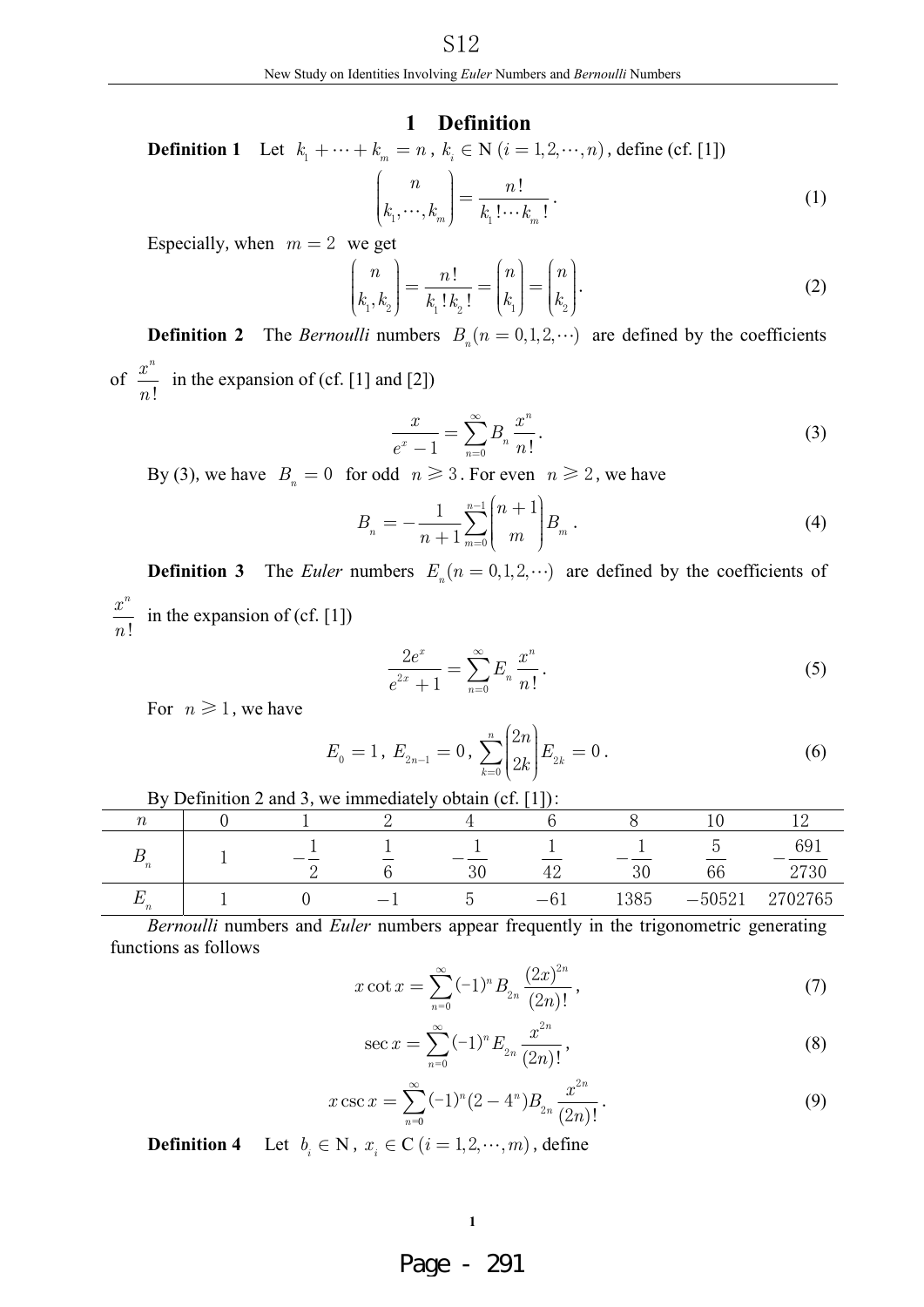$$
f_n(x_1, x_2, \cdots, x_m) = \sum_{\substack{b_1 + \cdots + b_m = n \\ b_1, \cdots, b_m \ge 0}} \left( \frac{2n}{2b_1, \cdots, 2b_m} \right) x_1^{2b_1} \cdots x_m^{2b_m} . \tag{10}
$$

$$
F_n(x_1, x_2, \cdots, x_m) = \sum_{\substack{b_1 + \cdots + b_m = n \\ b_1, \cdots, b_m \ge 0}} \left( \frac{2n}{2b_1, \cdots, 2b_m} \right) x_1^{2b_1} \cdots x_m^{2b_m} E_{2b_1} \cdots E_{2b_m}.
$$
\n(11)

 The main purpose of our thesis is to find out the relationship among *Bernoulli* numbers, *Euler* numbers,  $f_n(1, 2, \dots, 2^{m-1})$  and  $F_n(1, 2, \dots, 2^{m-1})$ .

# **2** Identities involving  $f_n(x_1, x_2, \dots, x_m)$

It's not easy to calculate  $f_n(x_1, x_2, \dots, x_m)$  by (10). We find that  $f_n(x_1, x_2, \dots, x_m)$  is equivalent to a briefer form.Therefore,we can simplify the calculation and discover the relationship between  $f_n(1, 2, \dots, 2^{m-1})$  and *Bernoulli* numbers.

**Theorem 1** If  $i_1 = 0$ ,  $i_2, \dots, i_m \in \{0, 1\}$ ,  $W_m(\boldsymbol{x}) = \sum^m (-1)^{i_k}$  $m(\mathbf{w})$   $\sum_{k=1}$   $\langle \quad 1 \rangle$   $w_k$  $W_{m}(x) = \sum (-1)^{i_k} x^k$  $=\sum\limits_{k=1}\left( -% {\displaystyle\sum\limits_{k=1}^{k-1}}\right) ^{k}$  $f(x) = \sum_{k=1}^{\infty} (-1)^{i_k} x_k$ , then  $, \dots, i_m \in \{0,1\}$  $(x_1, x_2, \dots, x_n) = \frac{1}{\sqrt{1-x_1}}$   $\sum |W_m(\bm{x})|$ *m n*  $f_n(x_{_1}, x_{_2}, \cdots, x_{_m}) = \frac{1}{2^{m-1}} \sum_{i_{_2}, \cdots, i_{_m} \in \{0,1\}} [W_{_m}]$ 2 2  $\alpha_1, \alpha_2, \dots, \alpha_m$   $\prime = \frac{1}{2^{m-1}} \sum_{i_0, \dots, i_m \in \{0,1\}}$ 1  $2^{m-1}$ <sub>i<sub>2</sub>,...</sub>  $\cdots$ ,  $x_{m}$ ) =  $\frac{1}{2m+1}$   $\sum$   $[W_{m}(\boldsymbol{x})]^{2n}$ . (12)

**Proof** When  $m = 1$ , clearly

$$
f_n(x) = \sum_{\substack{b=n \\ b \ge 0}} \frac{(2n)!}{(2b)!} x^{2b} = x^{2n}.
$$
 (13)

When  $m = 2$ , we get

$$
f_n(x,y) = \sum_{\substack{a+b=n\\a,b\geq 0}} \binom{2n}{2a,2b} x^{2a} y^{2b} = \sum_{a=0}^n \binom{2n}{2a} x^{2a} y^{2n-2a} = \frac{1}{2} [(x+y)^{2n} + (x-y)^{2n}].
$$
 (14)

from binomial theorem, then

$$
\sum_{j\geq 0} \binom{2n}{j} x^j y^{2n-j} = (x+y)^{2n},\tag{15}
$$

replace  $x$  by  $-x$ 

$$
\sum_{j\geq 0} \binom{2n}{j} (-x)^j y^{2n-j} = (-x+y)^{2n},\tag{16}
$$

combine  $(15)(16)$ , then

$$
\sum_{j\geq 0} \binom{2n}{2j} x^{2j} y^{2n-2j} = \frac{1}{2} [(x+y)^{2n} + (x-y)^{2n}]. \tag{17}
$$

We use mathematical induction on *m* .

Suppose (12) holds when  $m = k$ . When  $m = k + 1$ , we get

$$
f_n(x_1, x_2, \cdots, x_k, x_{k+1}) = \sum_{\substack{b_1 + \cdots + b_{k+1} = n \\ b_1^1, \cdots, b_{k+1} \geq 0}} \frac{(2n)!}{(2b_1)! \cdots (2b_{k+1})!} x_1^{2b_1} \cdots x_{k+1}^{2b_{k+1}} ,
$$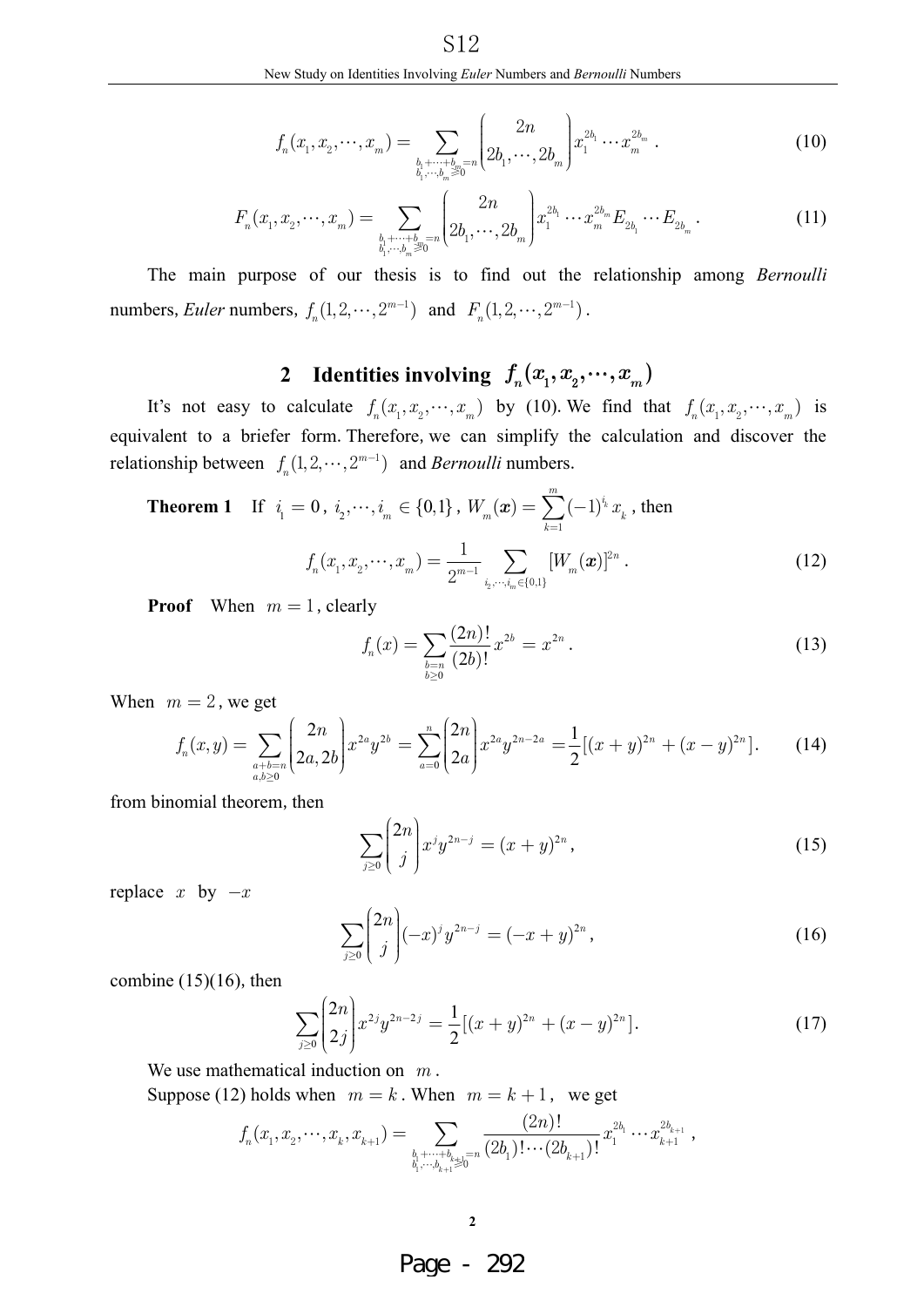let  $x_{k+1} = y, b_{k+1} = a$ , then

$$
f_n(x_1, x_2, \cdots, x_k, x_{k+1}) = \sum_{a=0}^n \sum_{\substack{b_1 + \cdots + b_k = n-a \ b_1, \cdots, b_k \ge 0}} \frac{(2n)!}{(2a)!(2n - 2a)!} \cdot \frac{(2n - 2a)!}{(2b_1)!\cdots(2b_k)!} x_1^{2b_1} \cdots x_k^{2b_k} y^{2a}
$$
  

$$
= \sum_{a=0}^n {2n \choose 2a} y^{2a} \sum_{\substack{b_1 + \cdots + b_k = n-a \ (2b_1)!\cdots(2b_k)!}} \frac{(2n - 2a)!}{(2b_1)!\cdots(2b_k)!} x_1^{2b_1} \cdots x_k^{2b_k} = \sum_{a=0}^n {2n \choose 2a} y^{2a} f_{n-a}(x_1, x_2, \cdots, x_k)
$$
  

$$
= \sum_{a=0}^n {2n \choose 2a} y^{2a} \cdot 2^{1-k} \sum_{i_2, \cdots, i_k \in \{0,1\}} [W_k(\boldsymbol{x})]^{2(n-a)},
$$

according to (17)

$$
\begin{aligned} &f_n(x_1,x_2,\cdots,x_k,x_{k+1})=2^{1-k}\sum_{i_2,\cdots,i_k\in\{0,1\}}\frac{1}{2}[(W_k(\boldsymbol{x})+y)^{2n}+(W_k(\boldsymbol{x})-y)^{2n}] \\ &=2^{-k}\sum_{i_2,\cdots,i_k\in\{0,1\}}[W_k(\boldsymbol{x})+(-1)^{i_{k+1}}x_{k+1}]^{2n}=2^{-k}\sum_{i_2,\cdots,i_{k+1}\in\{0,1\}}[W_{k+1}(\boldsymbol{x})]^{2n}\ . \end{aligned}
$$

Therefore, (12) also holds when  $m = k + 1$ .

Especially, let  $x_k = 2^{k-1} (k = 1, 2, \dots, m)$  in Theorem 1 as follow

$$
f_n(1,2,\cdots,2^{m-1}) = \frac{1}{2^{m-1}} \sum_{i_2,\cdots,i_m \in \{0,1\}} \left[1+(-1)^{i_2} \cdot 2+\cdots+(-1)^{i_m} \cdot 2^{m-1}\right]^{2n}.
$$
 (18)

In fact, there is a briefer form of  $(18)$ .

**Theorem 2**  $(m, n \in N^*)$ 

$$
f_n(1,2,\dots,2^{m-1}) = \frac{1}{2^{m-1}} \sum_{j=0}^{2^{m-1}-1} (2^m - 1 - 4j)^{2n} = \frac{1}{2^{m-1}} \sum_{j=0}^{2^{m-1}-1} (1+2j)^{2n}.
$$
 (19)

**Proof** (i) Define following sets:

$$
P = \left\{1 + (-1)^{i_2} \cdot 2 + \dots + (-1)^{i_m} \cdot 2^{m-1} \mid i_2, \dots, i_m \in \{0, 1\}\right\},\tag{20}
$$

$$
Q = \{2^m - 1 - 4j \mid j = 0, 1, \cdots, 2^{m-1} - 1\},\tag{21}
$$

then prove  $P = Q$ .

When 
$$
m = 1
$$
,  $P = \{1\}$ ,  $Q = \{1\}$ , clearly  $P = Q$ .

When 
$$
m = 2
$$
,  $P = \{3, -1\}$ ,  $Q = \{3, -1\}$ , also have  $P = Q$ .

When  $m = k$ , suppose  $P = Q$ , then prove the situation of  $m = k + 1$ .

We can easily infer that the number of elements in *P* depends on array  $(i_2, \dots, i_m)$ , so the number of elements in *P* is  $2^{m-1}$ , which is the same as that in *Q*.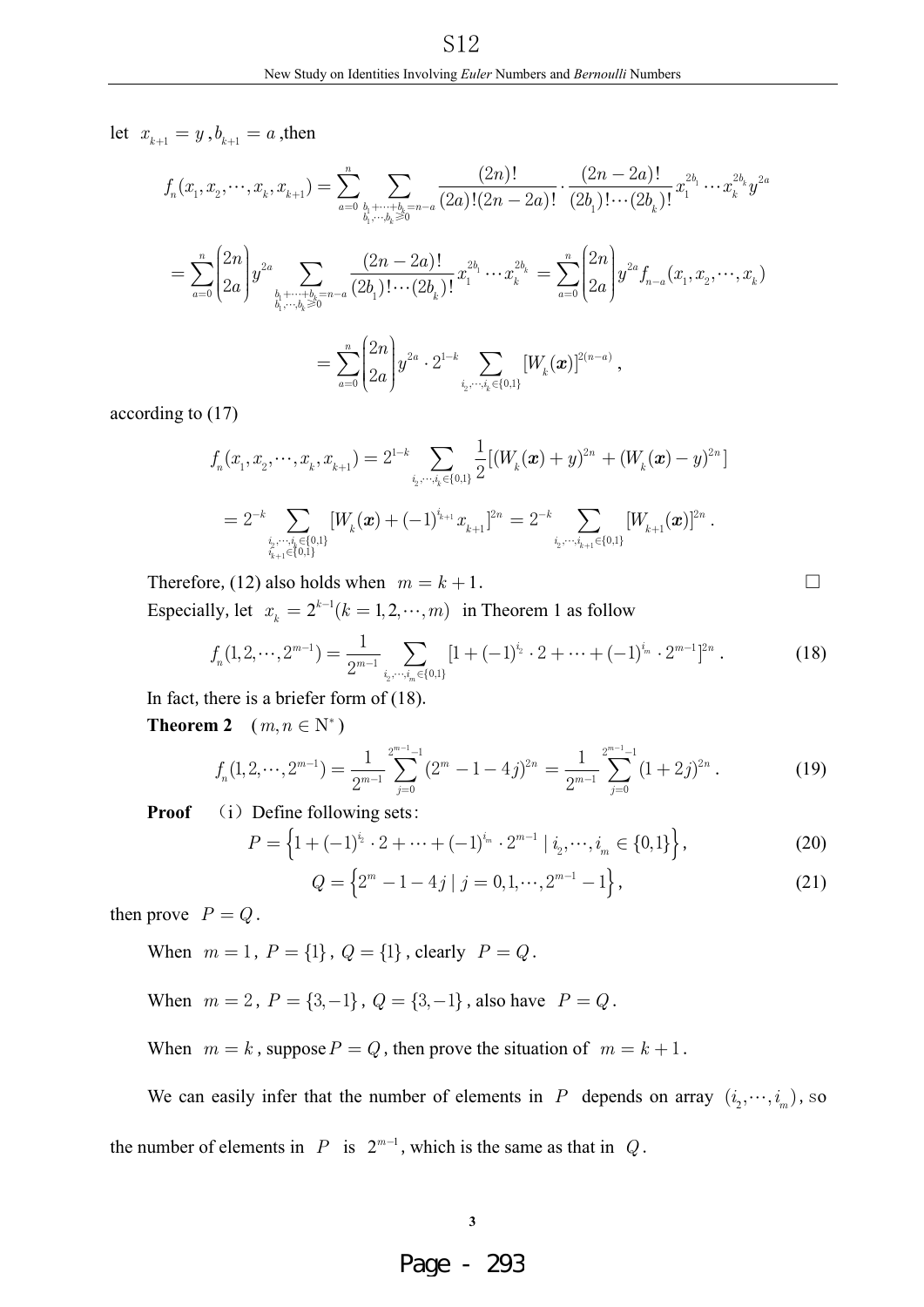When 
$$
m = k
$$
,  $P = Q = \{a_1, a_2, a_3, \dots, a_{2^{k-1}}\}$ , where  $a_{i+1} - a_i = 4(i = 1, 2, \dots, 2^{k-1} - 1)$ .

When  $m = k + 1$ ,  $P = \{a_1 - 2^k, \dots, a_{2^{k-1}} - 2^k, a_1 + 2^k, \dots, a_{2^{k-1}} + 2^k\}$ , obviously

 ${a_n - 2^k}_{n \geq 1}$  and  ${a_n + 2^k}_{n \geq 1}$  are arithmetic progressions whose common difference is 4. And  $Q = \{b_1, \dots, b_{2^k}\}\,$ , where  $b_{i+1} - b_i = 4(i = 1, 2, \dots, 2^k - 1)\,$ . Apprently, we only need to prove  $(a_1 + 2^k) - (a_{2^{k-1}} - 2^k) = 4$  and  $a_{2^{k-1}} + 2^k = b_{2^k}$ .

In fact, when  $m = k$ ,  $a_1 = -2^k + 3$ ,  $a_{2^{k-1}} = 2^k - 1$ , so  $a_{2^{k-1}} - 2^k = -1$ ,  $a_1 + 2^k = 3$ . Clearly,  $(a_1 + 2^k) - (a_{2^{k-1}} - 2^k) = 4$ .

And  $b_{2^k} = a_{2^{k-1}} + 2^k = 2^{k+1} - 1$ ,  $c_{2^k} = 2^{k+1} - 1$ , so  $b_{2^k} = c_{2^k}$ . According to the property

of arithmetic progression, we can prove that  $P = Q$ .

(ii) By 
$$
n^2 = (-n)^2
$$
, we can simplify 
$$
\sum_{j=0}^{2^{m-1}-1} (2^m - 1 - 4j)^{2n}
$$
 as\n
$$
\sum_{j=0}^{2^{m-1}-1} (2^m - 1 - 4j)^{2n} = \sum_{j=1}^{2^{m-2}} (-1 + 4j)^{2n} + \sum_{j=0}^{2^{m-2}-1} (-1 - 4j)^{2n}
$$
\n
$$
= \sum_{j=1}^{2^{m-2}} (-1 + 4j)^{2n} + \sum_{j=0}^{2^{m-2}-1} (1 + 4j)^{2n}
$$
\n
$$
= \sum_{j=0}^{2^{m-1}-1} (1 + 2j)^{2n}.
$$

From Theorem 2, we find that  $f_n(1, 2, \dots, 2^{m-1})$  is equivalent to the sum of  $(2n)^{th}$  power of the first  $2^{m-1}$  odd numbers. It is well-known that the sum of  $n^{th}$  powers of the first *m* natural numbers can be expressed in terms of *Bernoulli* numbers:

$$
\sum_{k=1}^{m} k^{n} = \frac{m+1}{n+1} \sum_{i=0}^{n} (m+1)^{i} {n+1 \choose i+1} B_{n-i}.
$$
 (22)

For example, Chen and Li (cf. [3]) used *Bernoulli* numbers to calculate the sum of  $n^{th}$ powers of the first *m* natural numbers.Liu and Luo (cf.[4,Equation 4]) have found similar results concerning the first *m* odd positive integers.

Therefore, we will study the relationship between  $f_n(1, 2, \dots, 2^{m-1})$  and *Bernoulli* numbers, and get some new combinatorial identities.

# **3** Identities involving *Bernoulli* numbers and  $f_n(1,2,\cdots,2^{m-1})$

There have been lots of research about combinatorial identities involving *Bernoulli* numbers and *Euler* numbers, and the speed of innovation is accelerated day by day. According

**4**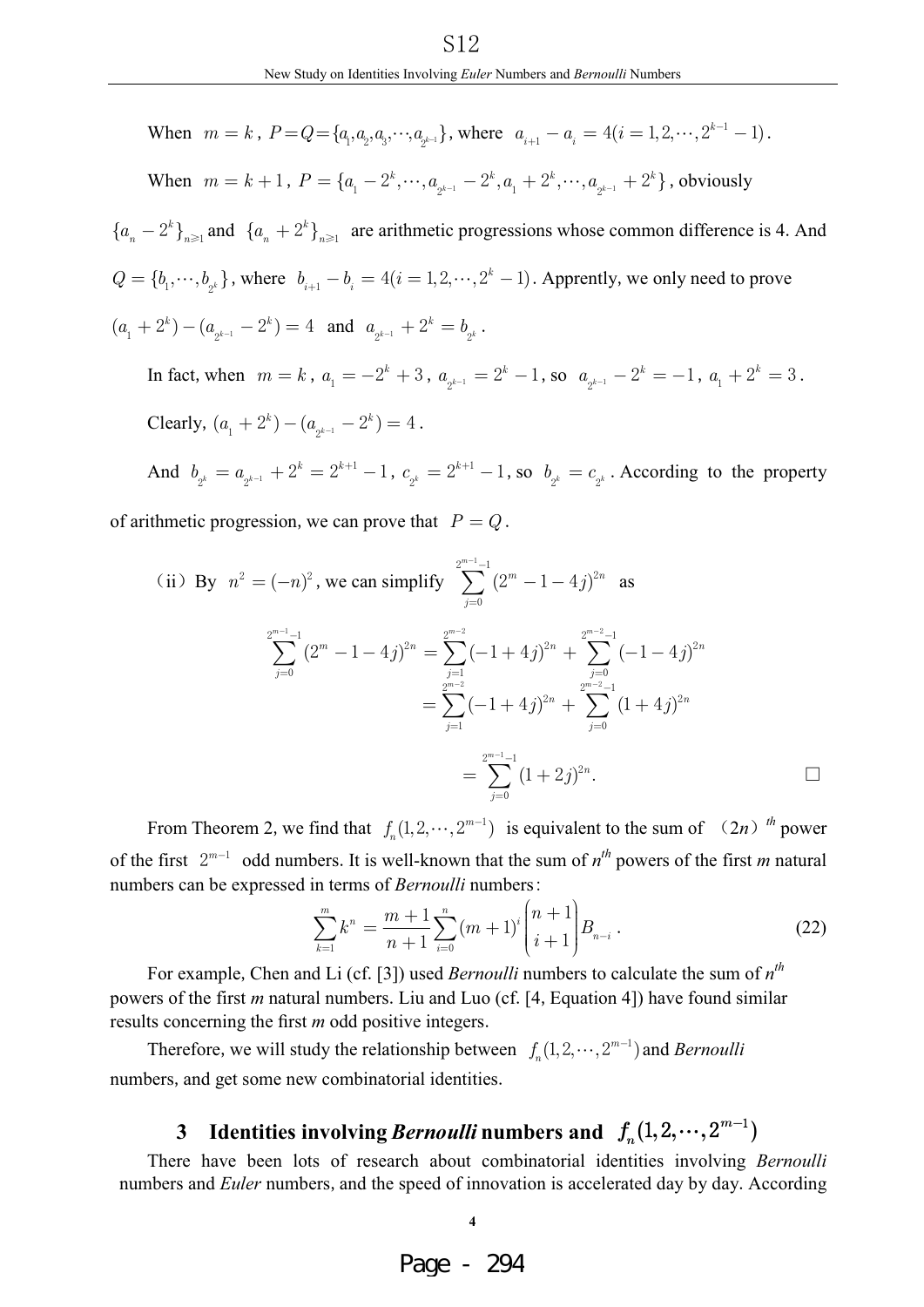to the latest achievement, Professor Chu (see  $[5]$  and  $[6]$ ) obtained many new identities involving *Bernoulli* and *Euler* numbers by generating function. Professor Liu (see [4, Equation 4]) have found the identity to calculate the sum of the first *m* odd positive integers.Motivated by them, we choose some trigonometric identities which differ from theirs to find out some new identities involving  $f_n(1, 2, \dots, 2^{m-1})$  and *Bernoulli* numbers.

Here is an ordinary trigonometric identity.

$$
\cos x \cos 2x \cdots \cos 2^{m-1} x = \frac{\sin(2^m x)}{2^m \sin x}.
$$
 (23)

It's obvious that (23) is equivalent to the equation

$$
2^{m} \prod_{k=1}^{m} \cos(2^{k-1}x) = \sin(2^{m}x) \cdot \csc x,
$$
 (24)

Applying (9), we get the following power series expansion

$$
2^{m} \prod_{k=1}^{m} \left( \sum_{i=0}^{\infty} (-1)^{i} (2^{k-1})^{2i} \frac{x^{2i}}{(2i)!} \right) = \left( \sum_{j=0}^{\infty} (-1)^{j} 2^{m(2j+1)} \frac{x^{2j}}{(2j+1)!} \right) \left( \sum_{i=0}^{\infty} (-1)^{i} (2-4^{i}) B_{2i} \frac{x^{2i}}{(2i)!} \right),\tag{25}
$$

Comparing the coefficient of  $\frac{x}{(2n)!}$  $x^{2n}$ *n* 2  $\frac{x}{(2n)!}$  on both sides of (25), then get

**Theorem 3** 
$$
(m, n \in \mathbb{N}^*)
$$
  

$$
\sum_{k=0}^{n} {2n+1 \choose 2k} 4^{m(n-k)} (2-4^k) B_{2k} = (2n+1) f_n (1, 2, \dots, 2^{m-1}).
$$
 (26)

In fact, Theorem 3 can be deduced by  $[4, Equation 4]$  and  $[5, Theorem 1]$ , but we prove it in a new way.

It's obvious that (24) is equivalent to the equation

$$
2^{m} \prod_{j=1}^{m} \cos(2^{j-1}x) \cdot \cos x = \sin(2^{m}x) \cdot \cot x, \qquad (27)
$$

Applying (7), we get the following power series expansion

$$
2^{m} \left( \prod_{j=1}^{m} \sum_{i=0}^{\infty} (-1)^{i} \frac{(2^{j-1}x)^{2i}}{(2i)!} \right) \left( \sum_{i=0}^{\infty} (-1)^{i} \frac{x^{2i}}{(2i)!} \right) = \left( \sum_{j=0}^{\infty} (-1)^{j} 2^{m(2j+1)} \frac{x^{2j}}{(2j+1)!} \right) \left( \sum_{n=0}^{\infty} (-1)^{n} B_{2n} \frac{(2x)^{2n}}{(2n)!} \right)
$$
\n(28)

Comparing the coefficient of  $\frac{x}{(2n)!}$  $x^{2n}$ *n* 2  $\frac{x}{(2n)!}$  on both sides of (28), then get

**Theorem 4**  $(m, n \in N^*)$ 

$$
(2n+1)\sum_{k=0}^{n} \binom{2n}{2k} f_k(1,2,\cdots,2^{m-1}) = \sum_{k=0}^{n} \binom{2n+1}{2k} 4^{m(n-k)+k} B_{2k}.
$$
 (29)

Set  $m = 1$ , we immediately obtain [6, Corollary 13]. Set  $m = 2, 3$ , we obtain following new corollaries other than [5][6].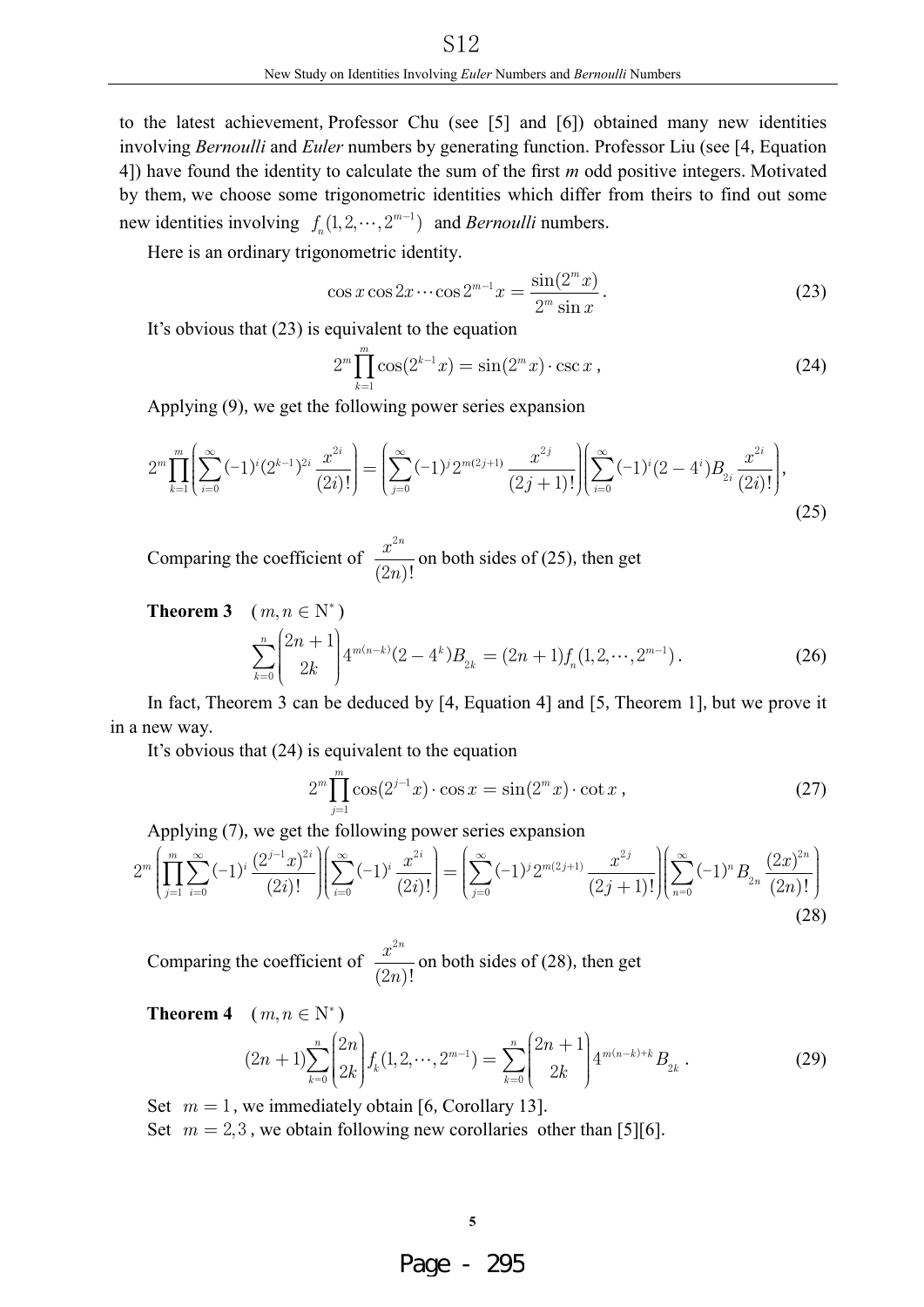Corollary 4. 1 
$$
(2n+1)\sum_{k=0}^{n} \binom{2n}{2k} f_k(1,2) = \sum_{k=0}^{n} \binom{2n+1}{2k} 4^{2n-k} B_{2k}
$$
. (30)

Corollary 4. 2 
$$
(2n+1)\sum_{k=0}^{n} {2n \choose 2k} f_k(1,2,4) = \sum_{k=0}^{n} {2n+1 \choose 2k} 4^{3n-2k} B_{2k}
$$
 (31)

It's obvious that (24) is equivalent to the equation

$$
2^m \csc(2^m x) \prod_{j=1}^m \cos(2^{j-1} x) = \csc x.
$$
 (32)

Applying (9), we get the following power series expansion

$$
\left(\sum_{k=0}^{\infty}(-1)^{k}(2-4^{k})B_{2k}\frac{(2^{m}x)^{2k}}{(2k)!}\right)\left(\prod_{j=1}^{m}\sum_{i=0}^{\infty}(-1)^{i}\frac{(2^{j-1}x)^{2i}}{(2i)!}\right)=\sum_{n=0}^{\infty}(-1)^{n}(2-4^{n})B_{2n}\frac{x^{2n}}{(2n)!}.
$$
 (33)

Comparing the coefficient of  $\frac{x}{(2n)!}$  $x^{2n}$ *n* 2  $\frac{x}{(2n)!}$  on both sides of (33), then get

**Theorem 5** 
$$
(m, n \in \mathbb{N}^*)
$$
  

$$
\sum_{k=0}^{n} {2n \choose 2k} 4^{mk} (2-4^k) B_{2k} f_{n-k} (1, 2, \cdots, 2^{m-1}) = (2-4^n) B_{2n}.
$$
 (34)

In fact, Theorem 5 can be deduced by [4, Equation 11], but we prove it in a new way. It's obvious that (32) is equivalent to the equation

$$
2m \cot(2m x) \prod_{j=1}^{m} \cos(2^{j-1} x) = \cos(2m x) \cdot \csc x.
$$
 (35)

Applying  $(7)(9)$ , we get the following power series expansion

$$
\left(\sum_{j=0}^{\infty}(-1)^jB_{2j}\frac{(2^{m+1}x)^{2j}}{(2j)!}\right)\left(\prod_{j=1}^{m}\sum_{i=0}^{\infty}(-1)^i\frac{(2^{j-1}x)^{2i}}{(2i)!}\right)=\left(\sum_{i=0}^{\infty}(-1)^i\frac{(2^m x)^{2i}}{(2i)!}\right)\left(\sum_{j=0}^{\infty}(-1)^j(2-4^j)B_{2j}\frac{x^{2j}}{(2j)!}\right).
$$
\n(36)

Comparing the coefficient of  $\frac{d}{2n}$ !  $x^{2n}$ *n* 2  $\frac{x}{(2n)!}$  on both sides of (36), then get

**Theorem 6** 
$$
(m, n \in \mathbb{N}^*)
$$
  
\n
$$
\sum_{k=0}^{n} {2n \choose 2k} 2^{(m+1)(2n-2k)} B_{2n-2k} f_k(1, 2, \dots, 2^{m-1}) = \sum_{k=0}^{n} 2^{m(2n-2k)} {2n \choose 2k} (2-4^k) B_{2k}.
$$
\n(37)

Set  $m = 1$ , we immediately obtain [6, Corollary 15].

Set  $m = 2, 3$ , we obtain following new corollaries other than [5][6].

**Corollary 6. 1** 
$$
\sum_{k=0}^{n} \binom{2n}{2k} 8^{2n-2k} B_{2n-2k} f_k(1,2) = \sum_{k=0}^{n} \binom{2n}{2k} 16^{n-k} (2-4^k) B_{2k}.
$$
 (38)

Corollary 6. 2 
$$
\sum_{k=0}^{n} \binom{2n}{2k} 16^{2n-2k} B_{2n-2k} f_k(1,2,4) = \sum_{k=0}^{n} \binom{2n}{2k} 64^{n-k} (2-4^k) B_{2k}.
$$
 (39)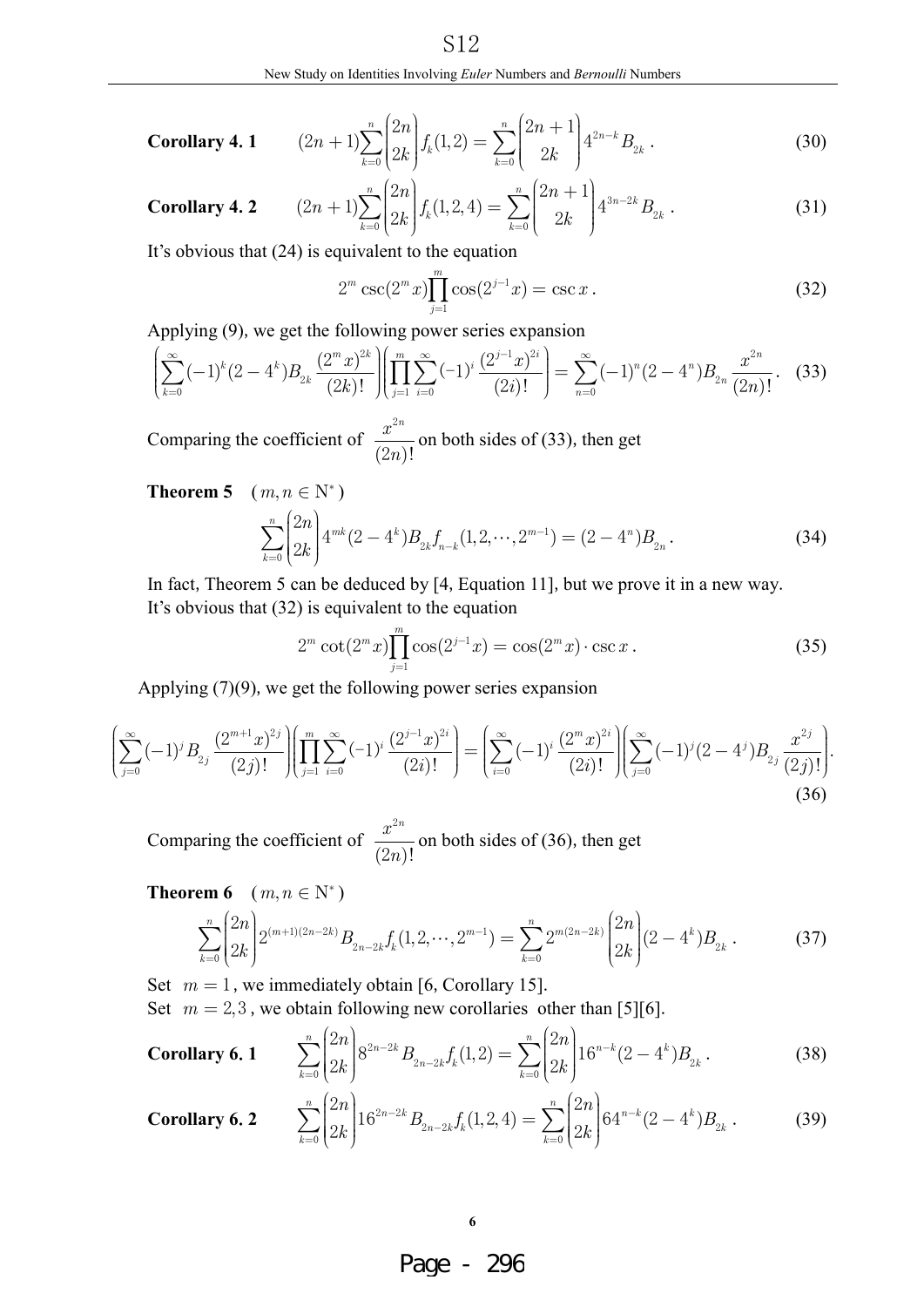## **4 Identities involving** *Euler* **numbers,**

# *Bernoulli* numbers and  $\ F_n(1, 2, \cdots, 2^{m-1})$

By analogy,we can acquire some identities involving *Euler* numbers,*Bernoulli* numbers and  $F_n(1, 2, \dots, 2^{m-1})$  by generating function.

It's obvious that (23) is equivalent to the equation

$$
\sec x \sec 2x \cdots \sec(2^{m-1}x) = 2^m \sin x \cdot \csc(2^m x). \tag{40}
$$

Applying (8), we get the following power series expansion

$$
\prod_{k=1}^{m} \left( \sum_{i=0}^{\infty} (-1)^{i} E_{2i} \frac{(2^{k-1} x)^{2i}}{(2i)!} \right) = \left( \sum_{j=0}^{\infty} (-1)^{j} \frac{x^{2j}}{(2j+1)!} \right) \left( \sum_{k=0}^{\infty} (-1)^{k} (2-4^{k}) B_{2k} \frac{(2^{m} x)^{2k}}{(2k)!} \right). \tag{41}
$$

Comparing the coefficient of  $\frac{x}{(2n)!}$  $x^{2n}$ *n* 2  $\frac{x}{(2n)!}$  on both sides of (41), then get

**Theorem 7**  $(m, n \in N^*)$ 

$$
(2n+1)F_n(1,2,\cdots,2^{m-1}) = \sum_{k=0}^n \binom{2n+1}{2k} 4^{mk} (2-4^k) B_{2k}.
$$
 (42)

Set  $m = 1$ , we immediately obtain [5, Equation 19a].

Set  $m = 2, 3$ , we obtain following new corollaries other than [5][6].

**Corollary 7. 1** 
$$
\sum_{k=0}^{n} {2n+1 \choose 2k} 4^{2k} (2-4^k) B_{2k} = (2n+1) F_n(1,2).
$$
 (43)

**Corollary 7. 2** 
$$
\sum_{k=0}^{n} \binom{2n+1}{2k} 4^{3k} (2-4^k) B_{2k} = (2n+1) F_n(1,2,4).
$$
 (44)

It's obvious that (40) is equivalent to the equation

$$
\csc x \prod_{k=1}^{m} \sec(2^{k-1}x) = 2^{m} \csc(2^{m}x). \tag{45}
$$

Applying  $(8)(9)$ , we get the following power series expansion

$$
\left(\sum_{i=0}^{\infty}(-1)^{i}(2-4^{i})B_{2i}\frac{x^{2i}}{(2i)!}\right)\left[\prod_{k=1}^{m}\left(\sum_{j=0}^{\infty}(-1)^{j}E_{2j}\frac{(2^{k-1}x)^{2j}}{(2j)!}\right)\right]=\sum_{n=0}^{\infty}(-1)^{n}(2-4^{n})B_{2n}\frac{(2^{m}x)^{2n}}{(2n)!}.
$$
\n(46)

Comparing the coefficient of  $\frac{d}{(2n)!}$  $x^{2n}$ *n* 2  $\frac{x}{(2n)!}$  on both sides of (46), then get

**Theorem 8** 
$$
(m, n \in \mathbb{N}^*)
$$
  

$$
\sum_{k=0}^n {2n \choose 2k} (2-4^{n-k}) B_{2n-2k} F_k(1, 2, \cdots, 2^{m-1}) = (2-4^n) 4^{mn} B_{2n}.
$$
 (47)

Set  $m = 1, 2, 3$ , we immediately obtain following new corollaries.

**Corollary 8. 1** 
$$
\sum_{k=0}^{n} \binom{2n}{2k} (2-4^{n-k}) B_{2n-2k} E_{2k} = (2-4^{n}) 4^{n} B_{2n}.
$$
 (48)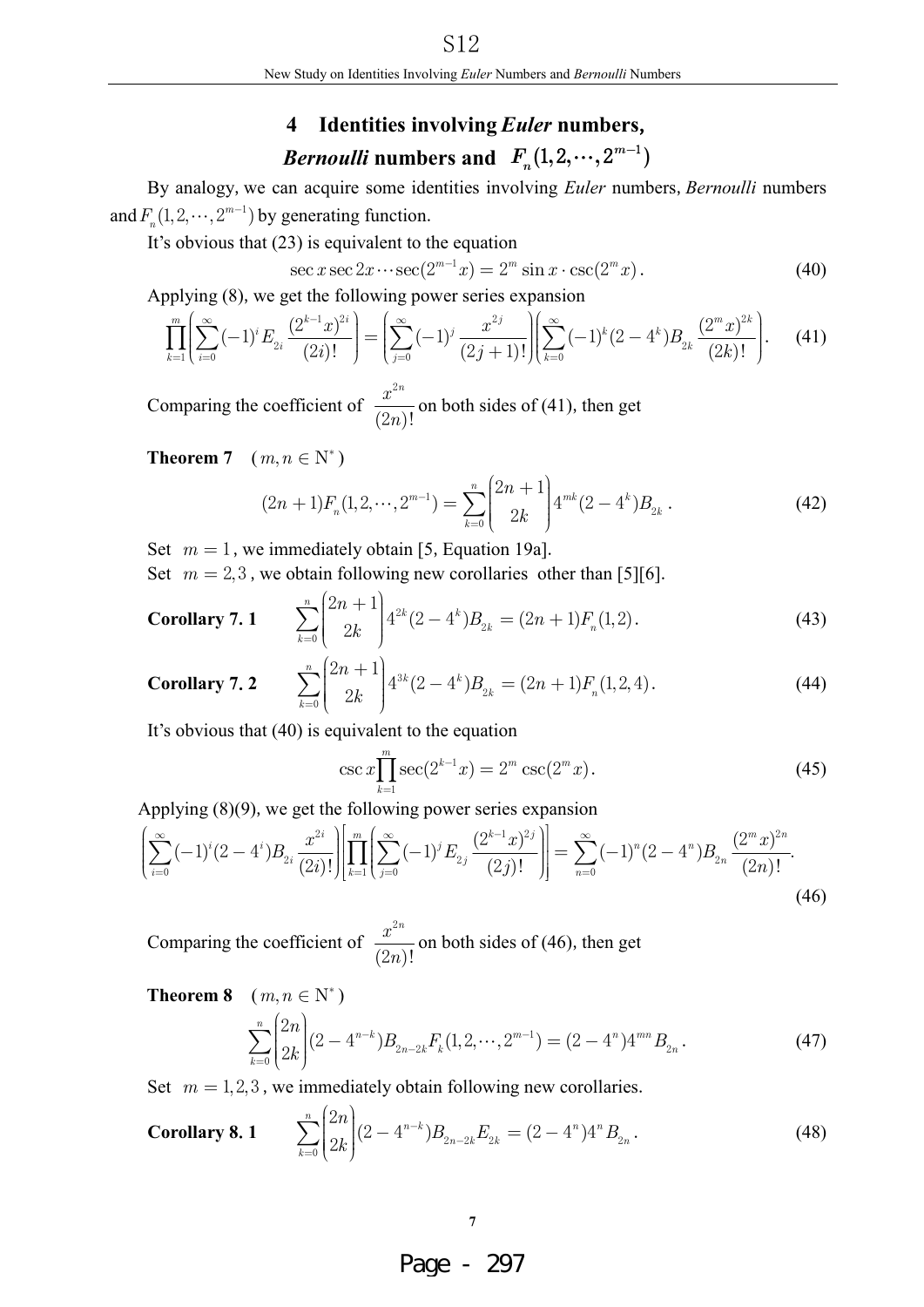## **Corollary 8.2** ( ) (, ) ( )

$$
\sum_{k=0}^{n} \binom{2n}{2k} (2 - 4^{n-k}) B_{2n-2k} F_k(1,2) = (2 - 4^n) 4^{2n} B_{2n} \,. \tag{49}
$$

Corollary 8. 3 
$$
\sum_{k=0}^{n} {2n \choose 2k} (2-4^{n-k}) B_{2n-2k} F_k(1,2,4) = (2-4^n) 4^{3n} B_{2n}.
$$
 (50)

It's obvious that (45) is equivalent to the equation

$$
\cot x \prod_{k=1}^{m} \sec(2^{k-1}x) = 2^{m} \csc(2^{m}x) \cdot \cos x.
$$
 (51)

Applying  $(7)(8)(9)$ , we get the following power series expansion

$$
\left(\sum_{i=0}^{\infty}(-1)^{i}B_{2i}4^{i}\frac{x^{2j}}{(2j)!}\right)\left[\prod_{k=1}^{m}\left(\sum_{j=0}^{\infty}(-1)^{j}E_{2j}(2^{k-1})^{2j}\frac{x^{2j}}{(2j)!}\right)\right]
$$
\n
$$
=\left(\sum_{i=0}^{\infty}(-1)^{i}(2-4^{i})B_{2i}4^{mi}\frac{x^{2i}}{(2i)!}\right)\left(\sum_{j=0}^{\infty}(-1)^{j}\frac{x^{2j}}{(2j)!}\right).
$$
\n(52)

Comparing the coefficient of  $\frac{x}{(2n)!}$  $x^{2n}$ *n* 2  $\frac{x}{(2n)!}$  on both sides of (52), then get

**Theorem 9** 
$$
(m, n \in \mathbb{N}^*)
$$

$$
\sum_{k=0}^{n} \binom{2n}{2k} 4^{n-k} B_{2n-2k} F_k(1,2,\cdots,2^{m-1}) = \sum_{k=0}^{n} \binom{2n}{2k} 4^{mk} (2-4^k) B_{2k}.
$$
\n(53)

Set  $m = 1$ , we immediately obtain [5, Equation 11a]. Set  $m = 2, 3$ , we obtain following new corollaries other than [5][6].

Corollary 9. 1 
$$
\sum_{k=0}^{n} \binom{2n}{2k} 4^{n-k} B_{2n-2k} F_k(1,2) = \sum_{k=0}^{n} \binom{2n}{2k} 4^{2k} (2-4^k) B_{2k}.
$$
 (54)

Corollary 9. 2 
$$
\sum_{k=0}^{n} \binom{2n}{2k} 4^{n-k} B_{2n-2k} F_k(1,2,4) = \sum_{k=0}^{n} \binom{2n}{2k} 4^{3k} (2-4^k) B_{2k}.
$$
 (55)

It's obvious that (40) is equivalent to the equation

$$
\sin(2^m x) \cdot \prod_{k=1}^m \sec(2^{k-1} x) = 2^m \sin x. \tag{56}
$$

Applying (8), we get the following power series expansion

$$
\left[\sum_{i=0}^{\infty}(-1)^{i}2^{m(2i+1)}\frac{x^{2i+1}}{(2i+1)!}\right]\left[\prod_{k=1}^{m}\left(\sum_{j=0}^{\infty}(-1)^{j}(2^{k-1})^{2j}E_{2j}\frac{x^{2j}}{(2j)!}\right]\right]=2^{m}\sum_{n=0}^{\infty}(-1)^{n}\frac{x^{2n+1}}{(2n+1)!}.
$$
 (57)

Comparing the coefficient of  $2n + 1$  $(2n + 1)!$  $x^{2n}$ *n*  $\frac{(-1)^{n+1}}{(-1)!}$  on both sides of (57), then get

**Theorem 10**  $(m, n \in \mathbb{N}^*)$ 

$$
\sum_{k=0}^{n} \binom{2n+1}{2k} 4^{m(n-k)} F_k(1, 2, \cdots, 2^{m-1}) = 1.
$$
 (58)

 It's amazing that the right side of (58) not depends on *m* . Set  $m = 1$ , we immediately obtain [6, Corollary 33].

#### **8**

Page - 298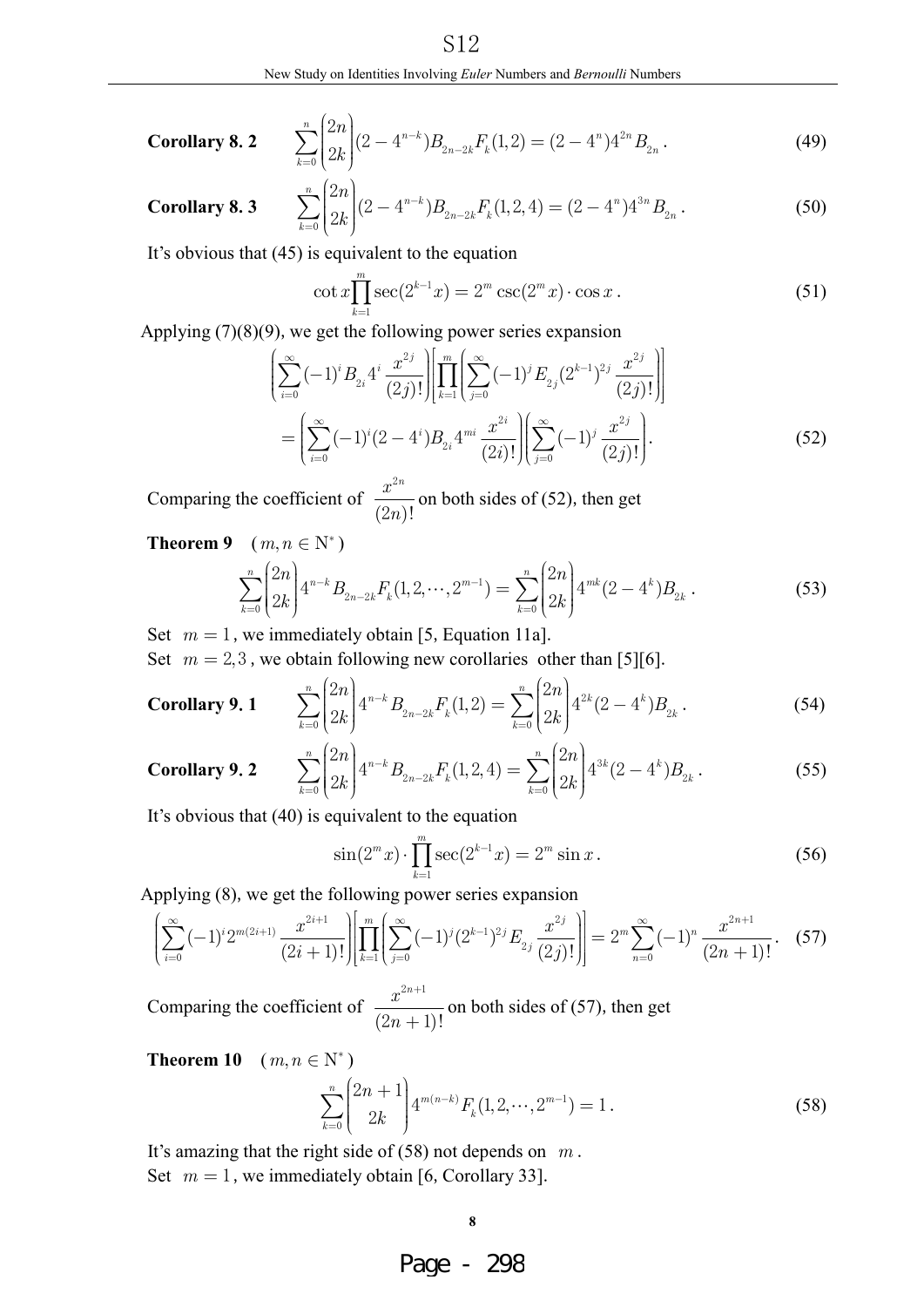Set  $m = 2, 3$ , we obtain following new corollaries other than [5][6].

**Corollary 10. 1** 
$$
\sum_{k=0}^{n} {2n+1 \choose 2k} 4^{2(n-k)} F_k(1,2) = 1.
$$
 (59)

$$
\sum_{k=0}^{n} \binom{2n+1}{2k} 4^{3(n-k)} F_k(1,2,4) = 1.
$$
\n(60)

#### **5 Further Research and Expectation**

#### **5.1 Further Research**

 $Corollary 10.2$ 

During the research, we have found that the identities involving  $f_n(1, 2, \dots, 2^{m-1})$  are similar to those involving  $F_n(1, 2, \dots, 2^{m-1})$ . We will find out the relationship between  $f_n(x_1, x_2, \dots, x_m)$ and  $F_n(x_1, x_2, \dots, x_m)$ .

**Theorem 11**  $(m, n \in \mathbb{N}^*)$ 

$$
\sum_{k=0}^{n} \binom{2n}{2k} f_k(x_1, \dots, x_m) F_{n-k}(x_1, \dots, x_m) = 0.
$$
\n(61)

**Proof** Define a formal power series as  $\sum_{n=0} F_n(x_1, \dots, x_m) \frac{c}{(2n)!}$ *n*  $\sum_{n=0}$   $\binom{n}{n}$  ,  $\binom{n}{n}$  $F_{n}(x_{1},...,x_{m})\frac{t}{\sqrt{n}}$ *n* ∞  $\sum_{n=0}^{\infty} F_n(x_1, \dots, x_m) \frac{t^2}{(2n+1)}$  $\sum_{n} F_n(x_1, \dots, x_m) \frac{t}{(2n)!}$ , then

$$
\sum_{n=0}^{\infty} F_n(x_1, \dots, x_m) \frac{t^{2n}}{(2n)!} = \prod_{j=1}^m \left( \sum_{n=0}^{\infty} E_{2n} \frac{(x_j t)^{2n}}{(2n)!} \right) = \prod_{j=1}^m \frac{2}{e^{x_j t} + e^{-x_j t}} = \prod_{j=1}^m \frac{1}{\cosh(x_j t)}.
$$
 (62)

Define a formal power series as  $\sum_{n=0} f_n(x_1, \dots, x_n)\frac{c}{(2n)!}$ *n*  $\sum_{n=0} J_n(\omega_1, \cdots, \omega_m)$  $f_n(x_1,\dots,x_m) \frac{t}{\sqrt{n}}$ *n* ∞  $\sum_{n=0}^{\infty} f_n(x_1, \dots, x_m) \frac{t^2}{(2n+1)}$  $\sum_{n=0}^{n} f_n(x_1, \dots, x_m) \frac{c}{(2n)!}$ , then

$$
\sum_{n=0}^{\infty} f_n(x_1, \dots, x_m) \frac{t^{2n}}{(2n)!} = \prod_{j=1}^m \left( \sum_{n=0}^{\infty} \frac{(x_j t)^{2n}}{(2n)!} \right) = \prod_{j=1}^m \frac{e^{x_j t} + e^{-x_j t}}{2} = \prod_{j=1}^m \cosh(x_j t).
$$
 (63)

It's obvious that

$$
\left(\sum_{n=0}^{\infty} \frac{F_n(x_1, \dots, x_m)}{(2n)!} t^{2n} \right) \left(\sum_{n=0}^{\infty} \frac{f_n(x_1, \dots, x_m)}{(2n)!} t^{2n} \right) = 1.
$$
\n(64)

 Comparing the coefficient of 2  $(2n)!$  $t^{2n}$  $\frac{1}{n}$  on both sides of (64), we obtain (61).

By Theorem 11, we can structure n-element equations to calculate  $F_n(x_1, x_2, \dots, x_m)$ . This is how to use  $f_n(x_1, x_2, \dots, x_m)$  to calculate  $F_n(x_1, x_2, \dots, x_m)$  and the result shows their quite close relationship.

We will give more numberical value for  $f_n(x_1, x_2, \dots, x_m)$  and  $F_n(x_1, x_2, \dots, x_m)$  to find more combinatorial identities. For example, we may try  $(x_1, x_2, \dots, x_m) = (1, 3, \dots, 3^{m-1})$ .

Because of the shortage of knowledge, we haven't use Bernoulli inversion on the identities above.Maybe we can use the theory of congruence in number theory for the identities in the future.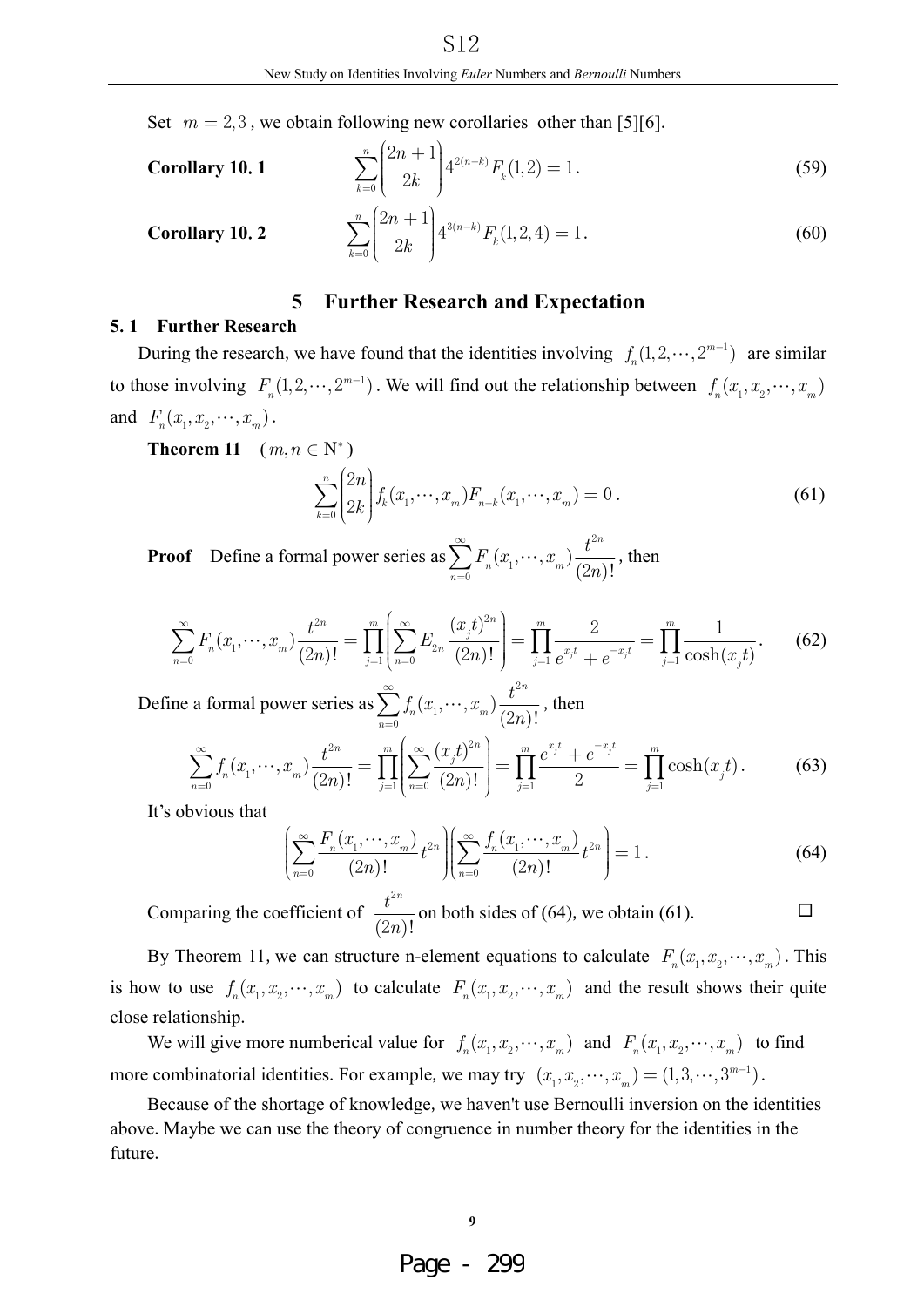#### **5.2 Innovation and Deficiency**

In Theorem 1, we gain an easy way to calculate  $f_n(x_1, x_2, \dots, x_m)$ . In Theorem 11, we obtain a way to calculate  $F_n(x_1, x_2, \dots, x_m)$  by using  $f_n(x_1, x_2, \dots, x_m)$  and the relationship between  $f_n(x_1, x_2, \dots, x_m)$  and  $F_n(x_1, x_2, \dots, x_m)$ . Especially, we can calculate  $f_n(1, 2, \dots, 2^{m-1})$ and  $F_n(1, 2, \dots, 2^{m-1})$  by *Euler* numbers and *Bernoulli* numbers, then we acquire some new identities involving *Euler* and *Bernoulli* numbers.

But we haven't gained a way to calculate  $f_n(x_1, x_2, \dots, x_m)$  and  $F_n(x_1, x_2, \dots, x_m)$  directly by *Euler* and *Bernoulli* numbers or other briefer identities.That will be the direction of our study in the future.

### **6 References**

[1] 王天明. 近代组合学[M]. 大连:大连理工大学出版社, 2008:17, 59-60.

[2] K. Dilcher. Sums of products of Bernoulli numbers[J]. Journal of Number Theory, 60(1996): 23-41.

[3] 陈景润,黎鉴愚. 关于自然数前n项幂的和[J]. 厦门大学学报(自然科学版), 23(1984) : 134-137.

[4] Guodong Liu, Hui Luo. Some identities involving Bernoulli numbers [J]. the Fibonacci Quarterly,43(2005):208-212.

[5] Wenchang Chu,Chenying Wang.Arithmetic Identities Involving Bernoulli and Euler Numbers[J].Result.Math.55 (2009):65–77.

[6] Wenchang Chu,Chenying Wang.Trigonometric approach to convolution formulae of Bernoulli and Euler numbers[J]. Rendiconti di Matematica, Serie VII, Volume 30, Roma (2010):249–274.